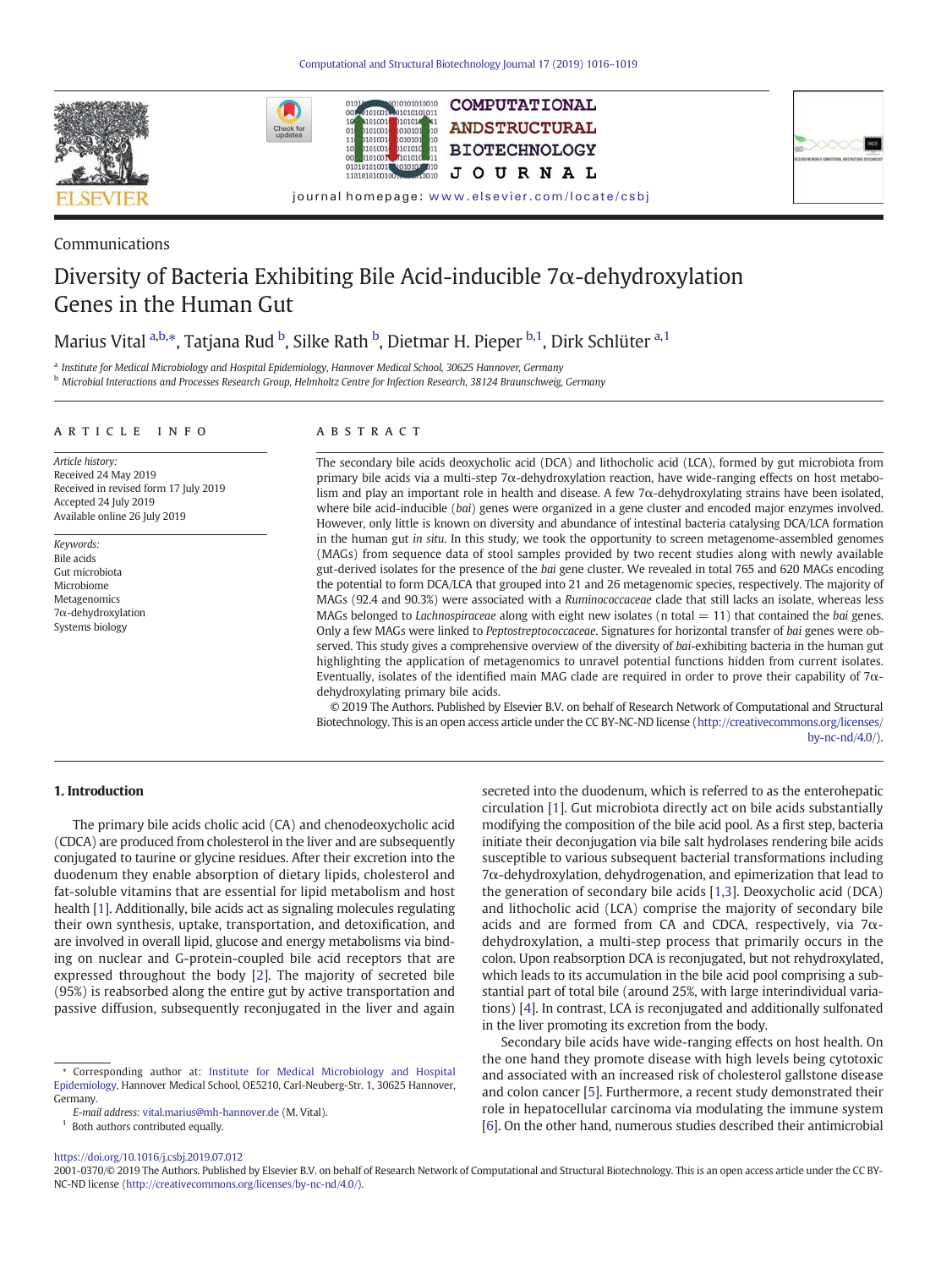M. Vital et al. / Computational and Structural Biotechnology Journal 17 (2019) 1016–1019 1017

<span id="page-1-0"></span>

Fig. 1. Approximately-Maximum-Likelihood tree of bai-gene-containing reference genomes based on 92 housekeeping genes. In blue, metagenome-derived species-level genome bins (SGBs) of study A are depicted, whereas SGBs from study B are shown in red. Abundances, i.e., number of bai-gene-containing metagenome-assembled genomes (MAGs) associated with individual SGBs, are shown on the right. Names of isolates are displayed in bold with those highlighted in gold derived from recent isolation efforts. Names shown in grey represent gut-derived isolates and SGBs not exhibiting the bai gene cluster (only high quality SGBs were considered). (For interpretation of the references to colour in this figure legend, the reader is referred to the web version of this article.)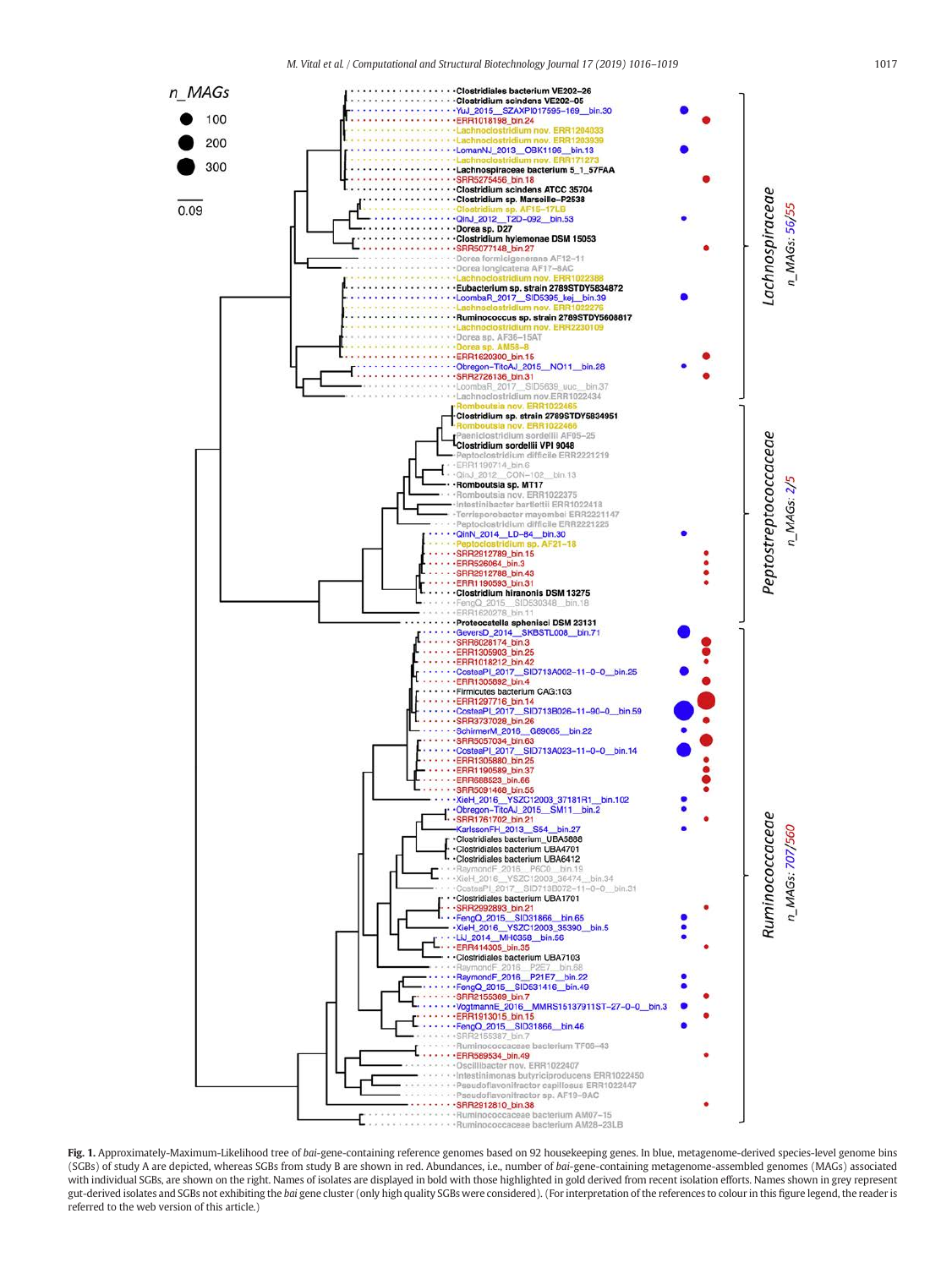effects highlighting their ability to provide colonization resistance against Clostridioides difficile [c.f. [7](#page-3-0)].

Enzymes involved in 7 $\alpha$ -dehydroxylation are encoded by bile acid inducible (bai) genes that were previously identified in a few strains of Lachnospiraceae and Peptostreptococcaceae [[1,8\]](#page-3-0). However, despite their pivotal role for host physiology, only little is known on diversity of 7α-dehydroxylating bacteria in the human gut in situ. Our recent, extensive survey on publicly available metagenomic/metatranscriptomic datasets suggested that the bai gene cluster is present and expressed in most individuals, yet only in a small fraction  $(\leq1%)$  of total intestinal bacteria [\[8\]](#page-3-0). Its main representative was an uncultivated member of the order Clostridiales, namely, Firmicutes bacterium CAG:103 that recruited 63.9% of all bai-associated reads, which displayed high amino acid sequence similarities to the reference. Only a minor portion was linked to Lachnospiraceae (4.7%) and Peptostreptococcaceae (1.9%), which include the species Clostridium scindens and Clostridium hiranonis, respectively.

#### 2. Results & Discussion

Recently, vast amounts of metagenome-assembled genomes (MAGs) of gut bacteria became available from two signature studies, namely, Pasolli et al. [[9](#page-3-0)] and Almeida et al. [[10\]](#page-3-0), which are referred to as study A and B, respectively, in the following text. Furthermore, efforts from Forster et al. [\[11](#page-3-0)] and Zou et al. [\[12\]](#page-3-0) substantially increased cultured representatives of intestinal bacteria. We took the opportunity to screen for bai-containing genomes in those references in order to get a comprehensive overview of bacteria exhibiting this crucial function in the gut environment and to expand current reference sequences. Eleven newisolates containing the gene cluster were identified [\(Fig. 1\)](#page-1-0). For metagenomicbased data, both studies yielded very similar results with 765 and 620 bai-exhibiting MAGs obtained from study A and B, respectively, which represented 0.51% (A) and 0.73% (B) of all stool-associated MAGs in these studies (excluding infants, which were devoid of bai-containing MAGs), and clustered into 21 (A) and 26 (B) species-level genome bins (SGBs) ([Fig. 1\)](#page-1-0). For detailed distribution of bai-containing bacteria in human gut microbiota, i.e., their total abundance and abundances of individual clades, we want to refer the reader to our previous report [[8](#page-3-0)].Most bai-exhibiting MAGs were associated with Ruminococcaceae – 92.4 and 90.3% of all bai-containing MAGs were associated with this family in study A and B, respectively. The vast majority of these MAGs, 97.5% (A) and 98.2% (B), were closely related to the previously identified metagenome-derived Firmicutes bacterium CAG:103, with the bulk harboring all bai genes (baiA-I). Despite recent isolation efforts, this clade still lacks a cultured representative; most closely related gut isolates were the Ruminococcaceae genera Oscillibacter, Intestinimonas, and Pseudoflavonifractor. BLASTing of selected housekeeping genes from main SGBs against NCBI's non-redundant protein database revealed the same genera as mentioned above as their closest relatives. It should be mentioned that although SGBs, which surround Firmicutes bacterium CAG:103 in the phylogenetic tree shown in [Fig. 1](#page-1-0), formed a functionally coherent group, we detected several medium quality SGBs, i.e., genome bins with completeness  $\leq$ 90% and/or contamination  $\geq$ 5%, that were devoid of the bai gene cluster and interleaved with bai-containing SGBs (data not shown). Furthermore, major SGBs contained many non baiexhibiting MAGs, where, for instance, only 66.2 and 66.1% of total MAGs of the SGBs CosteaPI\_2017\_\_SID713B026-11-90-0\_\_bin.59 and CosteaPI\_2017\_\_SID713A023-11-0-0\_\_bin.14, respectively, harbored the target genes (no data is available for study B). It is, thus, questionable whether this clade is truly functionally consistent and care should be taken based on analyses using SGBs as representatives for baicontaining bacteria, since this might lead to overestimations in their abundance. Only 55 (A) and 56 (B) MAGs were associated with Lachnospiraceae, whereas the majority of new isolates belonged to this family. MAGs from the Lachnospiraceae formed two main clades intermitted by non bai-exhibiting Dorea species. A tiny fraction of MAGs was associated with Peptostreptococcaceae. Phylogenetic analysis of bai genes showed signatures of horizontal gene transfer, where Lachnospiraceae-associated bai genes related to those identified in Dorea sp. AM58-8 grouped with sequences of the main Ruminococcaceae clade that contained the majority of MAGs (Fig. S1). Bai genes of the Peptostreptococcaceae related to those of C. hiranonis clustered inbetween genes of the Lachnospiraceae species C. scindens and C. hylemonae, respectively. Genes of members associated with C. sordelli formed an outgroup. While baiA-I catalyze the oxidative arm of  $7\alpha$ dehydroxylation, enzymes of the reductive arm are largely unknown [[1](#page-3-0)]. Recently, a flavoprotein (baiN) isolated from C. scindens was suggested to play a role in the reductive reactions [[13\]](#page-3-0). Screening for baiN in the present study did yield hits in most genomes, however, amino acid identities were often low, even for C. hiranonis, a verified  $7\alpha$ dehydroxylating bacterium (Table S1). Furthermore, also non baiA-Icontaining taxa exhibited similar genes, which was already shown in the original publication [\[13\]](#page-3-0). We could, hence, not convincingly point baiN homologous gene sequences outside of the main Lachnospiraceae clade that includes C. scindens and C. hylemonae and more detailed investigations, including biochemical testing, needs to be performed in order to unravel enzymes encoding the reductive arm in baiA-I-exhibiting bacteria revealed in this study.

In conclusion, this study gives an extensive overview of the diversity of bai-exhibiting bacteria in the human gut and highlights the application of metagenomics to unravel potential functions hidden from current isolates. Obtained reference sequences will assist guided isolation of target bacteria enabling in vitro experiments to validate  $7\alpha$ dehydroxylation of primary bile acids.

#### 3. Materials and Methods

Metagenome-assembled genomes (MAGs) from study A [[9](#page-3-0)] and B [\[10](#page-3-0)] as well as genomes of isolates from Zou et al. [\[12](#page-3-0)] were downloaded, subjected to prokka (v. 1.13.3, default mode) [\[14](#page-3-0)], and screened for individual bai genes (baiA-I) using Hidden Markov Chain Models (HMM) as described previously [[8](#page-3-0)]. Protein sequence score cut-offs were set at 50% of the lowest protein reference from our previous database [\[8\]](#page-3-0) and all genomes exhibiting ≥4 genes in synteny (defined as being separated by ≤10 genes based on locus tag) were selected as candidates. Manualinspections were performed for all genes based on phylogenetic trees. Study A provided association of each MAG with its representative species-level genome bin (SGB) representing all MAGs spanning a 95% genetic similarity. For study B, genetic distances of all bai-exhibiting MAGs were calculated using Mash (v. v. 2.1.1, option "-s 1e4" for sketching) [\[15](#page-3-0)] that were subsequently clustered into SGBs ( $\geq$  95% genetic similarity) using hierarchical clustering in R (v. 3.5.2, function stats::hclust followed by function stats::cutree). Raw data of new isolates from Forster et al. (2019) [[11\]](#page-3-0) were downloaded, quality filtered using fastp (v. 0.20.0, options "-5 20 -3 20 -l 70") [\[15](#page-3-0)], and assembled via SPAdes on paired-end read mode (v. 3.13.0, option "–careful") [[16](#page-3-0)]. Contigs were then subjected to prokka before screening with HMMs. All reference gene sequences are available at [https://www.](https://www.pathofunctions.com) [pathofunctions.com.](https://www.pathofunctions.com) The tree shown in [Fig. 1](#page-1-0) was constructed from 92 housekeeping genes using UBCG (v. 3.0, default mode) [[17](#page-3-0)], whereas concatenated sequences of baiCD,E,H, that were found in most genomes, were used to construct the tree in Fig. S1 applying FastTree (v. 2.1.10, default mode) [[18](#page-3-0)]. Both trees were visualized with ggtree (v. 1.14.6) [\[19](#page-3-0)]. Screening for baiN was performed by BLASTing reference sequences (EDS08212.1, ZP\_03776912.1) against all genomes shown in [Fig. 1](#page-1-0) using DIAMOND (v. 0.9.24) [[20](#page-3-0)]; only top hits were recorded.

Supplementary data to this article can be found online at [https://doi.](https://doi.org/10.1016/j.csbj.2019.07.012) [org/10.1016/j.csbj.2019.07.012](https://doi.org/10.1016/j.csbj.2019.07.012).

#### Declaration of Competing Interest

There is no conflict of interest.